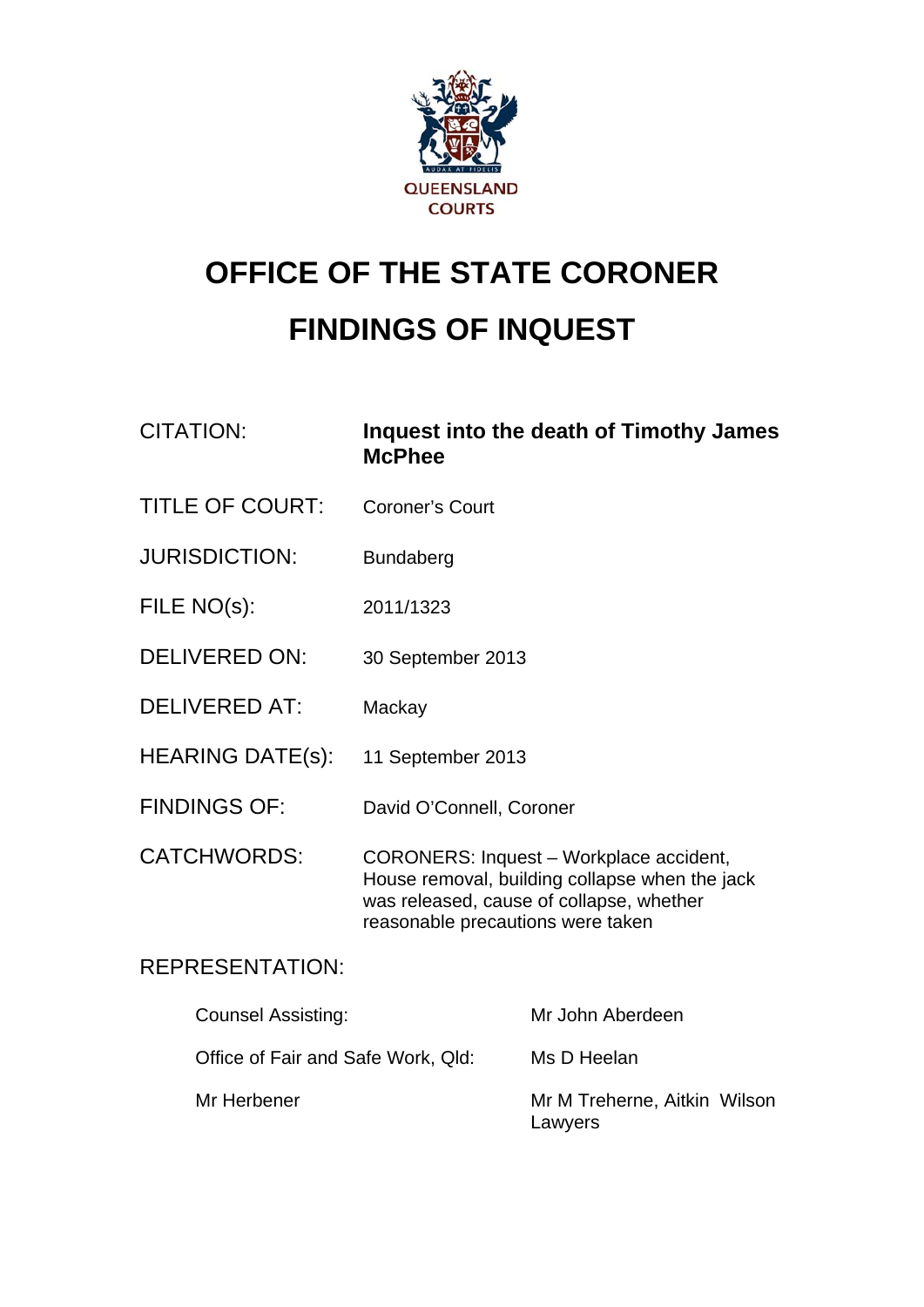- [1]. On Tuesday 19 April 2011, Timothy James McPhee, just 23 years of age and on only his second day of work with this employer as a 'house re-stumper<sup>[1](#page-1-0)</sup>, was working on a relocated building at a site at the Bundaberg Airport. As the building was being lowered by a hand operated jack (known as 'trewhella jacks"), the operator lost control of the jacking handle, and the jack, under the weight of the house<sup>[2](#page-1-1)</sup>, immediately dropped its full length of 600mm. The house then, with uncontrolled inertia, sprung on its timber girders, then 'bounced' on its timber supports (known as 'pig stys'), and finally collapsed to the ground. It happened very quickly.
- [2]. Mr McPhee attempted to escape from under the collapsing structure but was trapped, and seriously crushed. He was transported by ambulance to the Bundaberg Hospital where he died from his injuries later that morning.

#### *Tasks to be performed*

- [3]. My primary task under the Coroners Act 2003 is to make findings as to who the deceased person is, how, when, where, and what, caused them to die $3$ . In Mr McPhee's case there is no real contest as to who, when, where, how or what caused him to die. The real issues are directed to the system of work employed.
- [4]. Accordingly the List of Issues for this Inquest are:-
	- 1. The information required by section 45(2) of the *Coroners Act 2003*, namely: who, how, when, where, and what, caused Mr McPhee's death,
	- 2. What caused the failure of the Trewhella jack engaged in the lowering of the building at the Bundaberg Airport on 19th April 2011?
	- 3. Were reasonable safety precautions taken to either prevent or limit the collapse of the building on 19th April 2011?, and
	- 4. What improvements (if any) could be made to the system of work in place at Mr McPhee's workplace at Bundaberg Airport on 19th April 2011, with a view to preventing deaths in similar circumstances in the future?
- [5]. The second task in any inquest is for the coroner to make comments on anything connected with the death investigated at an inquest that relates to public health or safety, the administration of justice, or ways to prevent deaths from happening in similar circumstances in the future<sup>[4](#page-1-3)</sup>.

<span id="page-1-4"></span><u>.</u>

<span id="page-1-0"></span> $1$  This term may be used to cover the differing processes of house raising/lowering/restumping and house removal and relocation

<span id="page-1-1"></span><sup>&</sup>lt;sup>2</sup> estimated total weight of approximately 25 tonnes

<span id="page-1-2"></span> $3$  Coroners Act 2003 s. 45(2)(a) – (e) inclusive

<span id="page-1-3"></span> $4$  ibid s.46(1)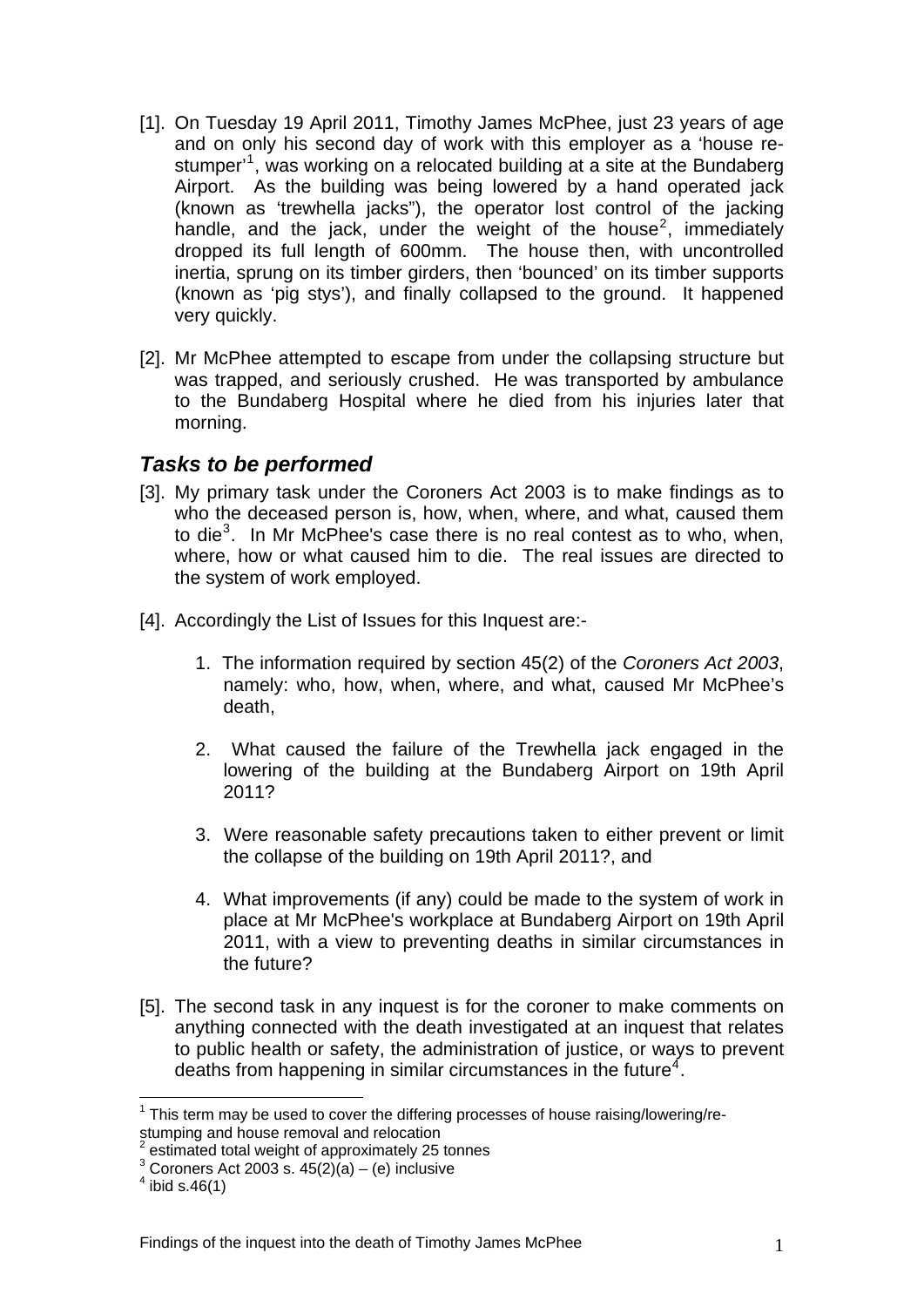- [6]. The third task is that if I reasonably suspect a person has committed an offence<sup>[5](#page-1-4)</sup>, committed official misconduct<sup>[6](#page-2-0)</sup>, or contravened a person's professional or trade, standard or obligation<sup>[7](#page-2-1)</sup>, then I may refer that information to the appropriate disciplinary body for them to take any action they deem appropriate.
- [7]. In these findings I address these three tasks in their usual order, section 45 Findings, section 46 Coroners Comments, and then section 48 Reporting Offences or Misconduct. I have used headings, for convenience only, for each of these in my findings.

## *Factual Background & Evidence*

- [8]. The work at the site involved the lowering and re-stumping of a large house which had been re-located to a position within the airport complex.
- [9]. The principal contractor engaged to perform this work was Jeff Lennox Builder Pty Ltd. Lennox subcontracted for the movement and re-stumping with Herbener Bros House Removalists<sup>[8](#page-2-2)</sup>. Mr McPhee was employed by Herbener Bros. He had undertaken some casual work in this industry many years prior<sup>[9](#page-2-3)</sup> and he commenced work with Herbener Bros the previous day, ie Monday 18 April 2011. Mr McPhee's stepfather, Mr Ricky McMullen, also worked for Herbener Brothers on the same jobsite.
- [10]. At 8.30am on the 19th April, the house was sitting on six (6) structures known as "pig sties" - two (2) located under each end of the house, and two (2) others in the centre of the house<sup>[10](#page-2-4)</sup>. Each pig sty consisted of a number of heavy pieces (of approximately 150mm square cross-section) of timber placed in a "criss-cross" pattern<sup>[11](#page-2-5)</sup>, to a height of about 1.6m. Each pig sty was slightly inset from the edge of the house, so as to be accessible only by a person who was actually under the house.
- [11]. Prior to 19 April 2011 the house was sitting evenly on the six pig sties, and holes had been dug for the new house stumps. The task to be faced on the morning of 19 April 2011 was the lowering of the house to a height close to the final 600mm stump height.
- [12]. The process of lowering the house is best explained by reference to the persons and their positions indicated in exhibit D2. Mr McPhee was positioned at Sty 6, Mr McMullen was positioned at Sty 5, and Mr Henry Herbener, one of the proprietors of the employer, was positioned

 $\frac{1}{5}$  Ibid s.48(2)

<span id="page-2-0"></span> $6$  Ibid s.48 $(3)$ 

<span id="page-2-1"></span> $\frac{7}{1}$  Ibid s.48(4)

<span id="page-2-2"></span><sup>&</sup>lt;sup>8</sup> The status of Herbener Bros House Removalists was a partnership.

<span id="page-2-3"></span> $9$  Evidence was that it was over five years prior

<span id="page-2-4"></span><sup>&</sup>lt;sup>10</sup> See exhibit D2 for a 'Hand Drawn Plan and Elevation'

<span id="page-2-5"></span> $11$  See exhibit E2 for photographs of comparable pig-sty arrangements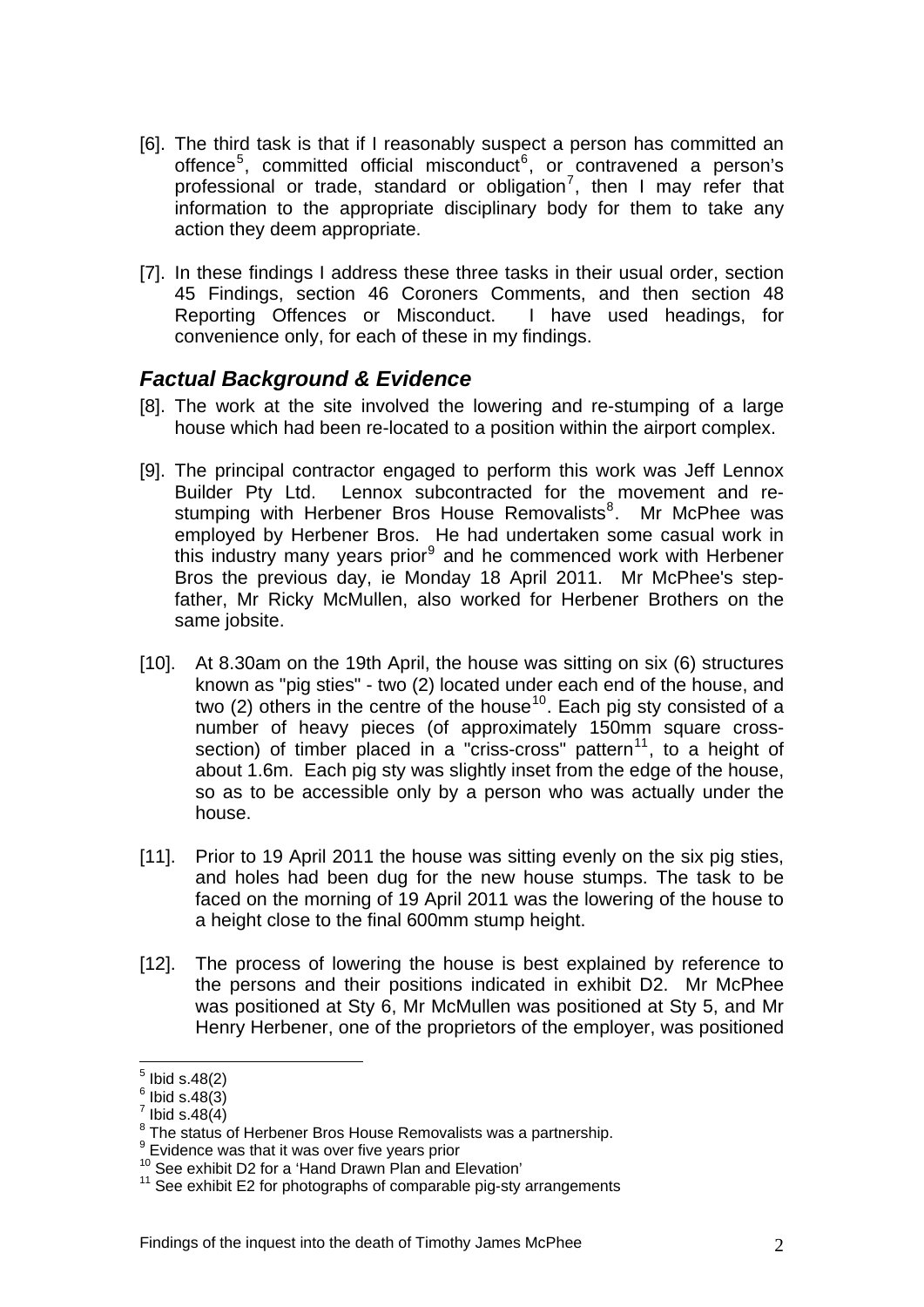as Sty 4. At both Mr McPhee's (Sty 6) and Mr McMullen's (Sty 5) positions, a 20t capacity hydraulic jack was placed on top of each sty. At Mr Herbener's position, a 6t capacity Trewhella® manual (or geared) jack was placed on top of each centre sty.

- [13]. Each of the jacks were positioned under a large timber "girder" (a log, with flattened sides on top and bottom) running almost the length of the house.
- [14]. The lowering process as explained by Mr Herbener was as follows:

a. Mr Herbener would disengage the pawl on the first Trewhella jack, and lower it a short distance<sup>[12](#page-2-3)</sup>:

b. Mr McPhee would then take the weight on his sty on the hydraulic jack, and remove the top row of timber from his sty;

c. Mr Herbener would then move to the second Trewhella jack, on Sty 3, and do the same;

d. Mr McMullen would then take the weight on his hydraulic jack, and remove the top row of timber from his sty;

e. Mr McPhee and Mr McMullen would then move to Sty 2 and Sty 1 respectively, and repeat the lowering process on each;

f. At this point, the house would again be level, and would be lower by the thickness of a layer of sty-timbers (about 150mm);

g. The process would then be repeated until the final desired height was achieved.

- [15]. At this time an explanation of the 6t Trewhella jack is of value. The Trewhella jack is described<sup>[13](#page-3-0)</sup> as a 'rack and pinion type' jack with 'a mechanical linear actuator'. It is 'intended only for exerting force along the axis of the rack' and 'the jack is not intended to resist lateral forces' and 'any object supported by the jack must be restrained from sideways movement by stays or other means'[14](#page-3-1).
- [16]. To operate the jack you can raise it by positioning the pawl so that it engages in the ratchet, turn the handle, and the jack will rise. The pawl engages in the ratchet under gravity every one sixth of a revolution of the handle, preventing the handle from reversing or lowering the load. This ratchet system permits the jack to be held at intervals of just 1 mm. Most significantly the pawl only works by engaging in the ratchet automatically (as it was gravity, not spring, activated) when the load is being raised.

<span id="page-3-2"></span><sup>1</sup> 

<span id="page-3-1"></span><span id="page-3-0"></span>

<sup>&</sup>lt;sup>12</sup> 'Just a few inches' was Mr Herbener's description<br><sup>13</sup> Exhibit D19 includes mechanical specifications of the jack  $14$  See exhibit D19 which is a technical brochure of the jack from the manufacturer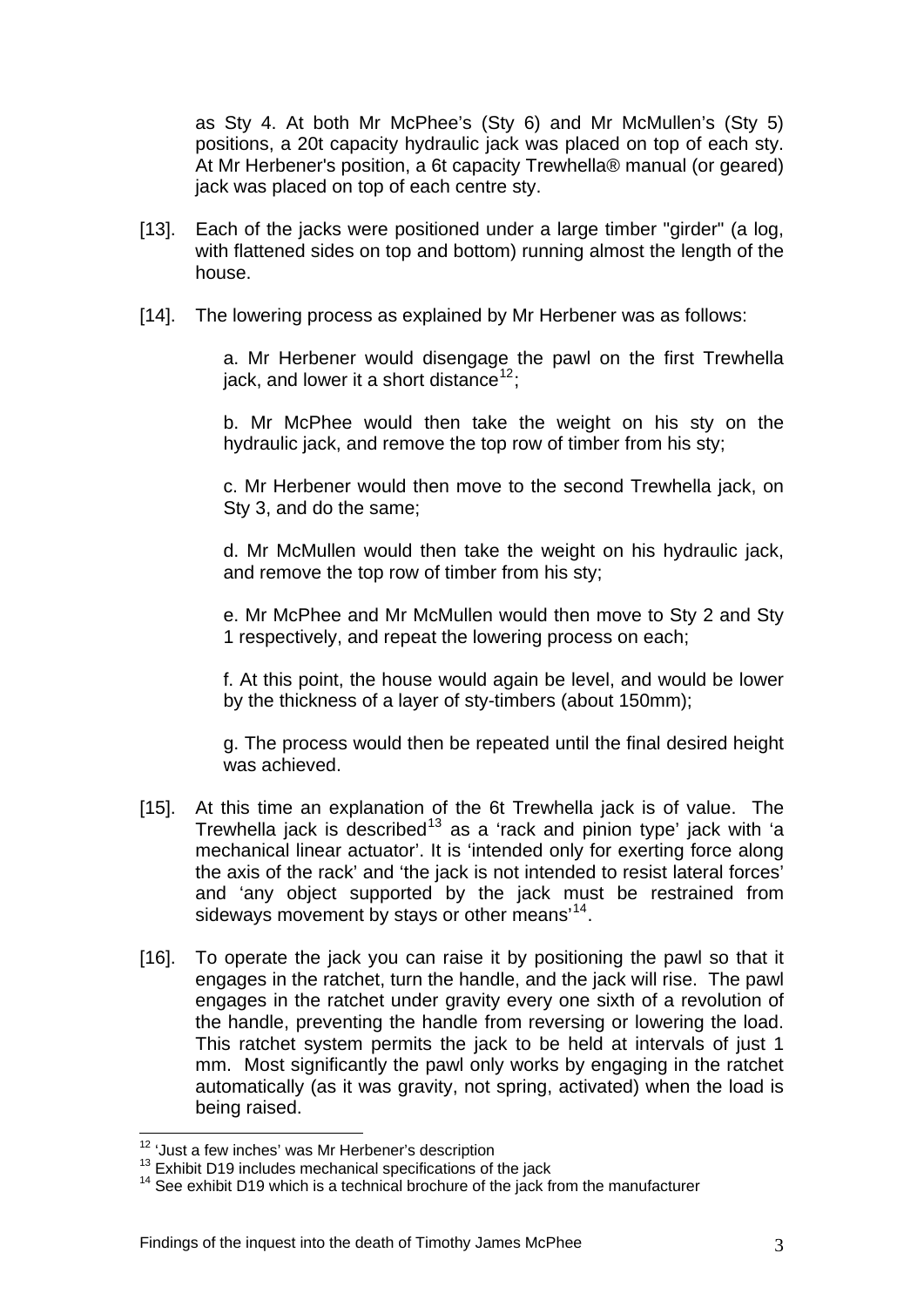- [17]. To lower the jack the handle is to be held firmly to take the load and rotated slightly until the pawl can be flipped out of contact with the ratchet, then carefully lower the load by allowing the handle to rotate whilst retaining a good grip on it. To hold the rack in a new position, halt rotation of the handle, hold the load, then flip the pawl into contact with the ratchet $15<sub>1</sub>$  $15<sub>1</sub>$
- [18]. Of great interest is that the pawl is simply completely disengaged from the ratchet whilst the load is being lowered using the handle. The pawl must be physically re-engaged by the operator, or an assistant, as there is no spring mechanism or other device to automatically reengage the pawl. It is something which must be re-engaged by the operator, or their assistant, themselves. The pawl is located on the jack in a position behind the winding handle.
- [19]. The failure of the system of work occurred at the very outset of the process described in paragraph [14] above. Mr Herbener, who was positioned at Sty 4, with the Trewhella jack, released the pawl which served to hold the jack at about a 600mm extension. He then went to grasp the handle of the jack with both hands, but the handle, possibly due to the weight which was on the jack, slipped from his grasp<sup>[16](#page-4-0)</sup>.
- [20]. Upon loss of control of the jack handle, the jack handle spun wildly, and significantly the jack bottomed, that is it dropped its full 600mm instantly then fell sideways out from under the load.
- [21]. The girder which had been sitting on the Trewhella jack, immediately bowed down. Being made of timber, it might have been more prone to movement in this way than would a steel  $\text{RSJ}^{17}$  $\text{RSJ}^{17}$  $\text{RSJ}^{17}$ . In any event, the girder then "sprang back" to a near-straight profile. In doing so, it "threw" the house off Sties 5 and 6, and also threw the house forward by four to six feet<sup>[18](#page-4-2)</sup>. There was both uncontrolled vertical and lateral movement of the building.
- [22]. Both Trewhella jacks were displaced. The sudden dropping of one end of the house suddenly tipped the jacks on top of Sties 1 and 2, at the opposite end of the house but they were not extended. However, these sties nevertheless managed to retain the weight of the house at that end, perhaps due to an absence of significant lateral movement there.

<u>.</u>

<sup>&</sup>lt;sup>15</sup> See Exhibit D19

<span id="page-4-0"></span> $16$  At interview on 8 June 2011, Mr Herbener was still unclear as to how the jack handle came to slip from his hand; he had done the same manoeuvre countless times before, without mishap, but this is how he described it occurring in his evidence at inquest.

<span id="page-4-1"></span> $17$  Evidence by Mr Herbener and Mr McMullen is that steel has its limitations and that timber girders are preferred

<span id="page-4-2"></span>The forward movement of the house might have been due to the second Trewhella jack initially maintaining its position after the initial drop of the other Trewhella jack.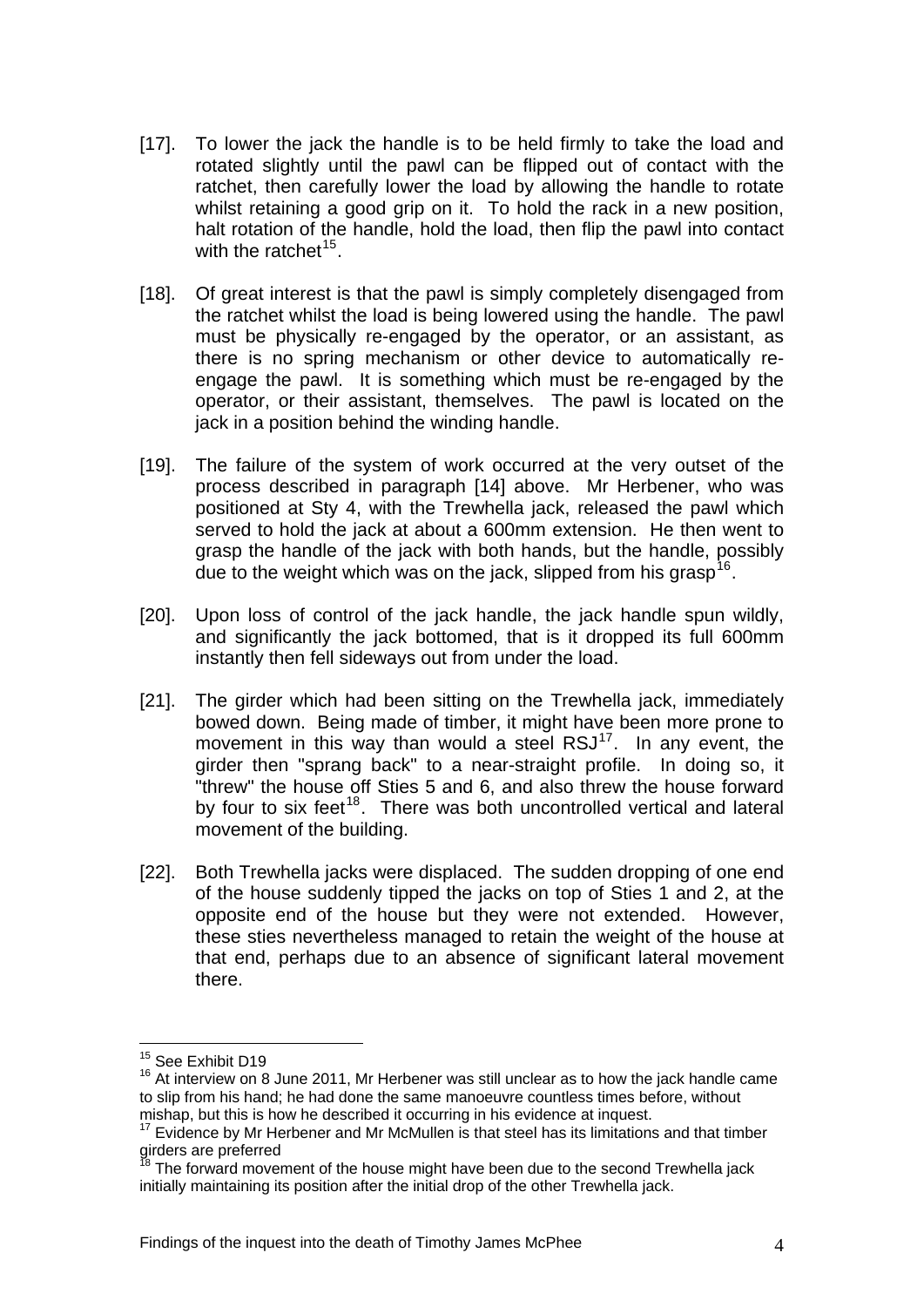- [23]. When the house was thrown up and forward, by the spring action of the girder, the house passed over Mr McMullen's, at Sty 5. Mr Herbener noticed the house moving and so, even though he was then approximately 70 years of age, he dived out from under the building. Mr Herbener said it all happened very quickly but that his experience told him to keep low and dive out from under the building<sup>[19](#page-4-2)</sup>.
- [24]. It seems probable to me that Mr McPhee whilst under the structure, and realizing that the house was in motion, moved to the side and to the rear, trying to avoid the dropping building. Regrettably he was trapped by the falling building, and was pinned to the ground, across his hips and lower back, by the corner of the building closest to Sty 5.
- [25]. The injuries suffered by Mr McPhee proved fatal and he died approximately two hours later in hospital.

#### **Investigations into the incident:**

- [26]. Police were advised of the incident immediately it had occurred. They attended and commenced investigation.
- [27]. Inspector Brian Drake, from the then WHSQ (now termed Office of Fair and Safe Work Queensland, 'OFSWQ'), also attended. It was Mr Drake who assumed the role of lead investigator.
- [28]. During the course of his investigation, Mr Drake obtained technical data on the Trewhella jack and, very appropriately, systems of work utilized by other house removalist contractors in the Wide Bay area of Queensland. Mr Drake also interviewed two of the principals of Herbener Brothers, Henry Herbener and Francis Herbener at length, on 8 June 2011.
- [29]. On 17th April 2012, a summons issued to Mr Henry Herbener, a partner in the business, and the operator of the Trewhella jack at the time in question, for failing to observe a workplace safety obligation by which death was caused. Mr Herbener pleaded "Guilty" to that offence on 28th November 2012. He was fined \$10,000 plus legal costs

#### **Identified shortcomings in the system of work:**

- [30]. The primary cause of the incident was the failure of the operator of the Trewhella jack (Mr Henry Herbener) to maintain control during the lowering phase. It is important to note that the jack itself did not fail, rather the operator's correct use of it 'failed' (at this time I leave aside the suitability of this style of jack for the task).
- [31]. This is a potential danger which was the subject of a specific warning by the manufacturers<sup>[20](#page-5-0)</sup>. Under heavy load, it is recommended that lowering the jack be a two-person operation. It is not suggested that

<u>.</u>

<sup>&</sup>lt;sup>19</sup> This process of staying low and diving out appears to encompass the entire safety plan  $^{20}$  See exhibit D19 at sheet 4 of the 34 page exhibit

<span id="page-5-0"></span>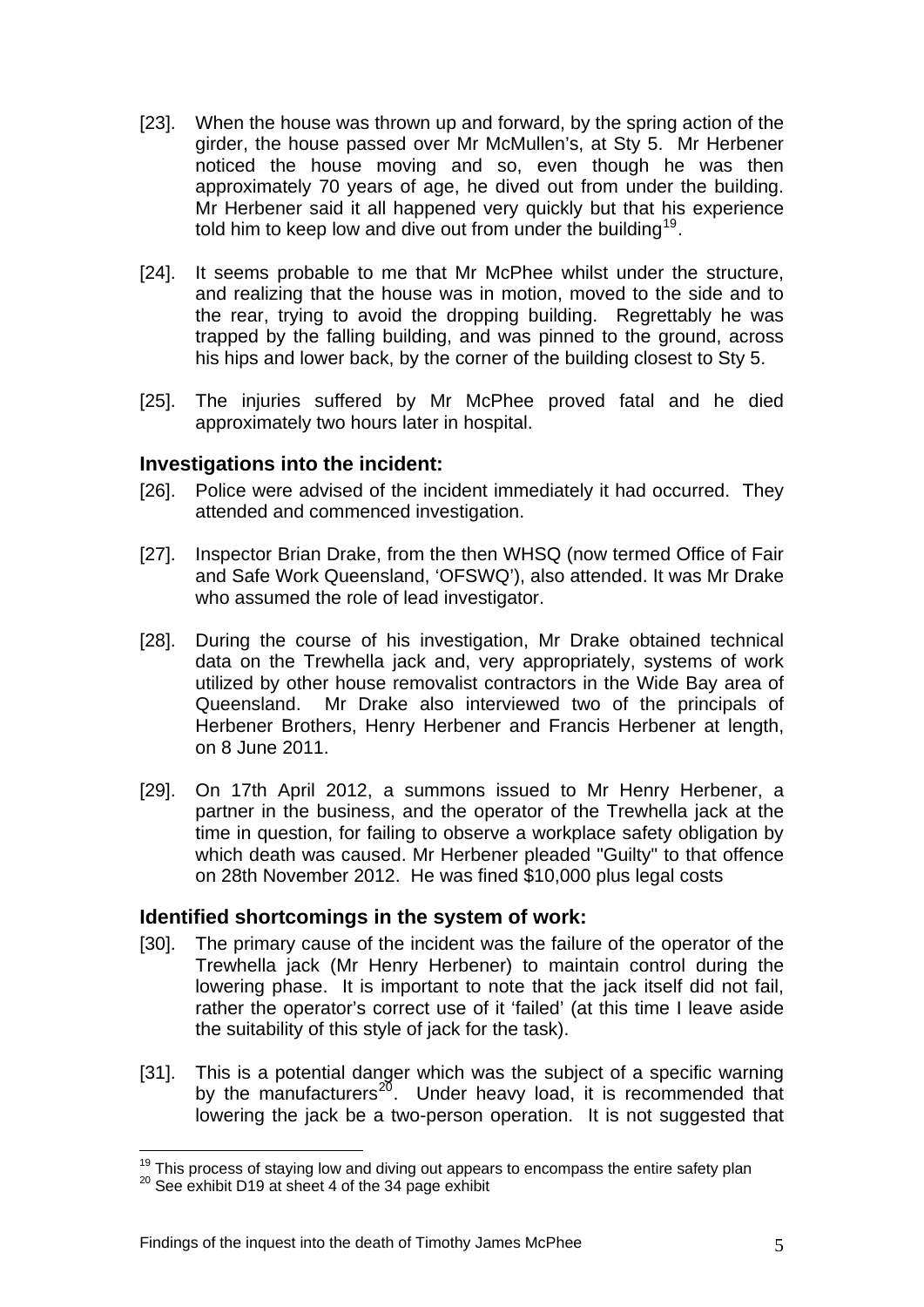the Herbeners had ever seen this information from the manufacturer. Their jack, in fact, certainly pre-dates publication of the manufacturer data sheet dated 22 October 2009 but still this was known well prior to the incident.

- [32]. The Herbeners indicated in their recorded interview with Mr Drake that as a result of this incident, the Trewhella jack was no longer used in this (centre position) application. Since the incident they only used hydraulic jacks for lowering.
- [33]. The cessation of use of Trewhella jacks in the centre position is a useful starting point. With hydraulic jacks, the only way in which they could "bottom" would seem to be through a total failure of the jack itself (which did not happen in this case - this case involved operator failure) and importantly the hydraulic jack only allows a load to fall 150 mm, rather than 600 mm (Trewhella jack), as 150 mm is the total extension height of the hydraulic jacks used.
- [34]. But the matter goes substantially further than that step alone (of where the jack should be located in lifting/lowering operations).
- [35]. During the course of his investigations, Mr Drake observed the system of work used by a similar business, conducted by Mr David Hose $^{21}$  $^{21}$  $^{21}$ . Mr Hose's system of work was characterised by the use of "safety sties" additional pig sties, which provide a static back-up protection in the event of a sudden drop in height by the building.
- [36]. Evidence provided by Mr Drake, and by Mr Herbener, were that whilst Mr Herbener no longer used the Trewhella jack for lowering operations, the practices employed by persons in the industry in the Wide Bay area of Queensland have not altered at all since this incident in April 2011.
- [37]. I note that the OFSWQ have not issued any safety notice, industry alert, recommendation, guideline, or regulation, whether into the use of Trewhella jacks or appropriate practices within the house removal industry.
- [38]. Evidence provided to this inquest was that Mr Drake of OFSWQ could find no regulations, or laws, for this industry whether in Queensland or Australia wide. Mr Drake confirmed that this industry remains largely unregulated (this is by no means a criticism of Mr Drake, rather the lack of regulation of the industry itself). To his knowledge there are no relevant Codes of Practice. He advised that individuals need only hold a limited Building Services Authority licence to undertake this work.
- [39]. There was identified during the course of the inquest a generic "Safe" Work Method Statement" pertaining to house restumping and published by Master Builders Victoria.

<span id="page-6-0"></span><sup>1</sup> <sup>21</sup> Exhibit E2

Findings of the inquest into the death of Timothy James McPhee 6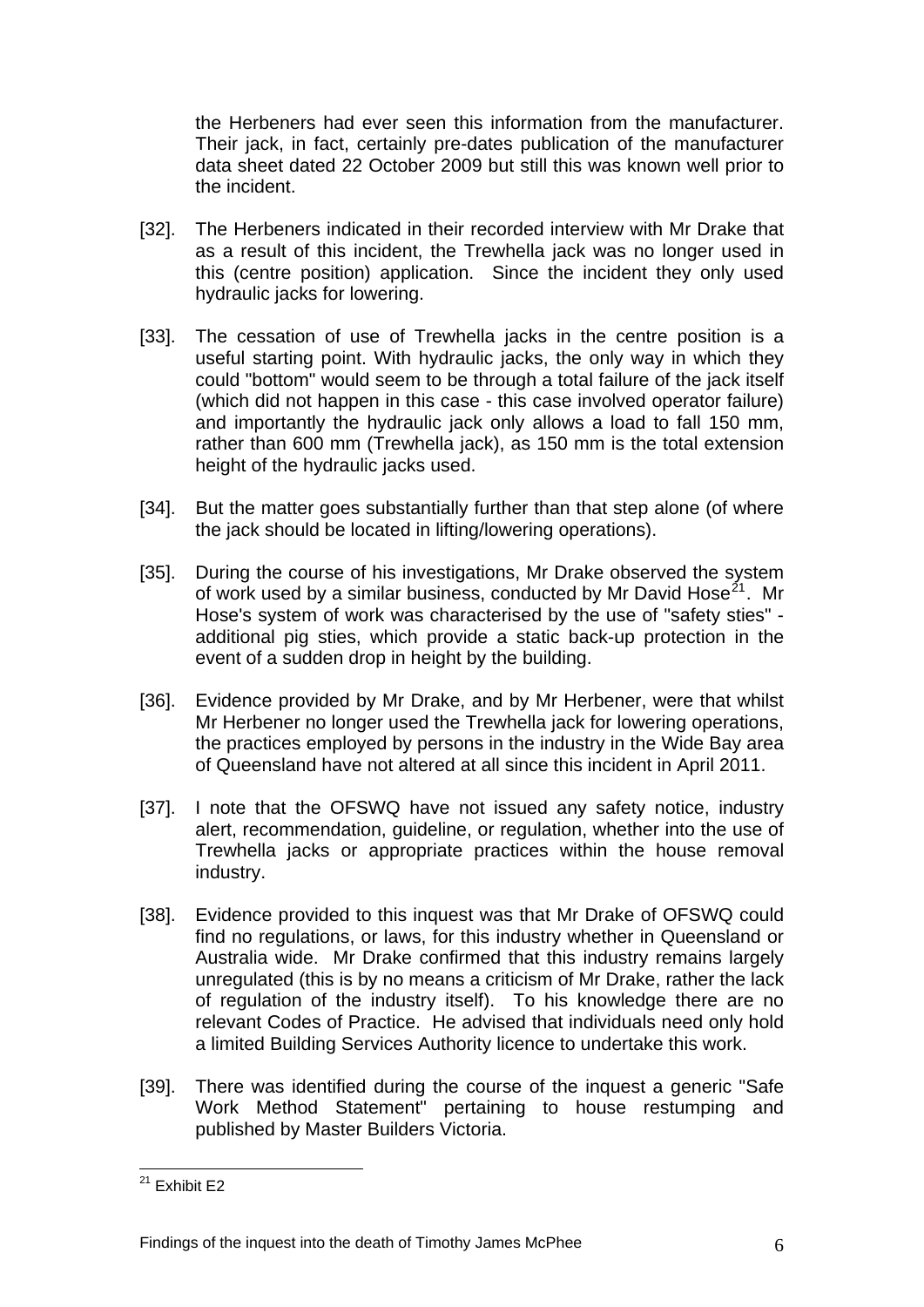- [40]. This aspect of a lack of industry regulation was very disconcerting to the family of Mr McPhee as the evidence provided to the inquest showed that there had been a number of deaths in the house removal industry relating to structures 'dropping' and crushing workers. There were reported such incidents in Victoria in the months of March 2002 and August 2004.
- [41]. Significantly an inquest was held after each of these incidents and recommendations were made for changes to be made in the industry. It appears very little has been implemented, whether in Victoria or elsewhere. The family of Mr McPhee indicated that a further death occurred in Victoria February 2011.
- [42]. The family of Mr McPhee were able to advise that in May 2007 Worksafe Victoria produced a 'Guidance Note' regarding the stability of buildings during construction and further a 'Safety Alert' was issued in April 2013 regarding preventing structural collapse with respect to incidents including houses being re-stumped.
- [43]. At the inquest the inspector called from OFSWQ was unable to point to any actual knowledge within the Queensland industry of such safety alert or guidance note in Queensland. The information provided to me at the inquest was that any guidance note or safety alert is more in the way of a suggested practice and certainly does not reach the threshold of an industry law.

# *List of Inquest Issues Answers*

## **Coroners Act s. 45(2): 'Findings'**

- [44]. Dealing with the list of issues for this inquest the answers are as follows:-
- [45]. Issue 1. My primary task is the information required by section 45(2) of the *Coroners Act 2003*, namely:
	- a. Who the deceased person is Timothy James McPhee<sup>[22](#page-6-0)</sup>,
	- b. How the person died Mr McPhee died due to operator failure of a Trewhella jack leading to the sudden collapse of a building structure then being supported, which fell and crushed him,
	- c. When the person died 19 April 2011<sup>[23](#page-7-0)</sup>,
	- d. Where the person died Bundaberg Hospital, Bundaberg, Queensland $^{24}$  $^{24}$  $^{24}$ , and
	- e. what caused the person to die Multiple injuries, due to Industrial trauma[25](#page-7-2)

1

<sup>&</sup>lt;sup>22</sup> See exhibit A1 QPS Form 1

<span id="page-7-0"></span><sup>&</sup>lt;sup>23</sup> See exhibit A2 Life Extinct Form

<span id="page-7-1"></span><sup>&</sup>lt;sup>24</sup> See exhibit A2 Life Extinct Form

<span id="page-7-2"></span><sup>&</sup>lt;sup>25</sup> See exhibit A3, Form 3 Autopsy Certificate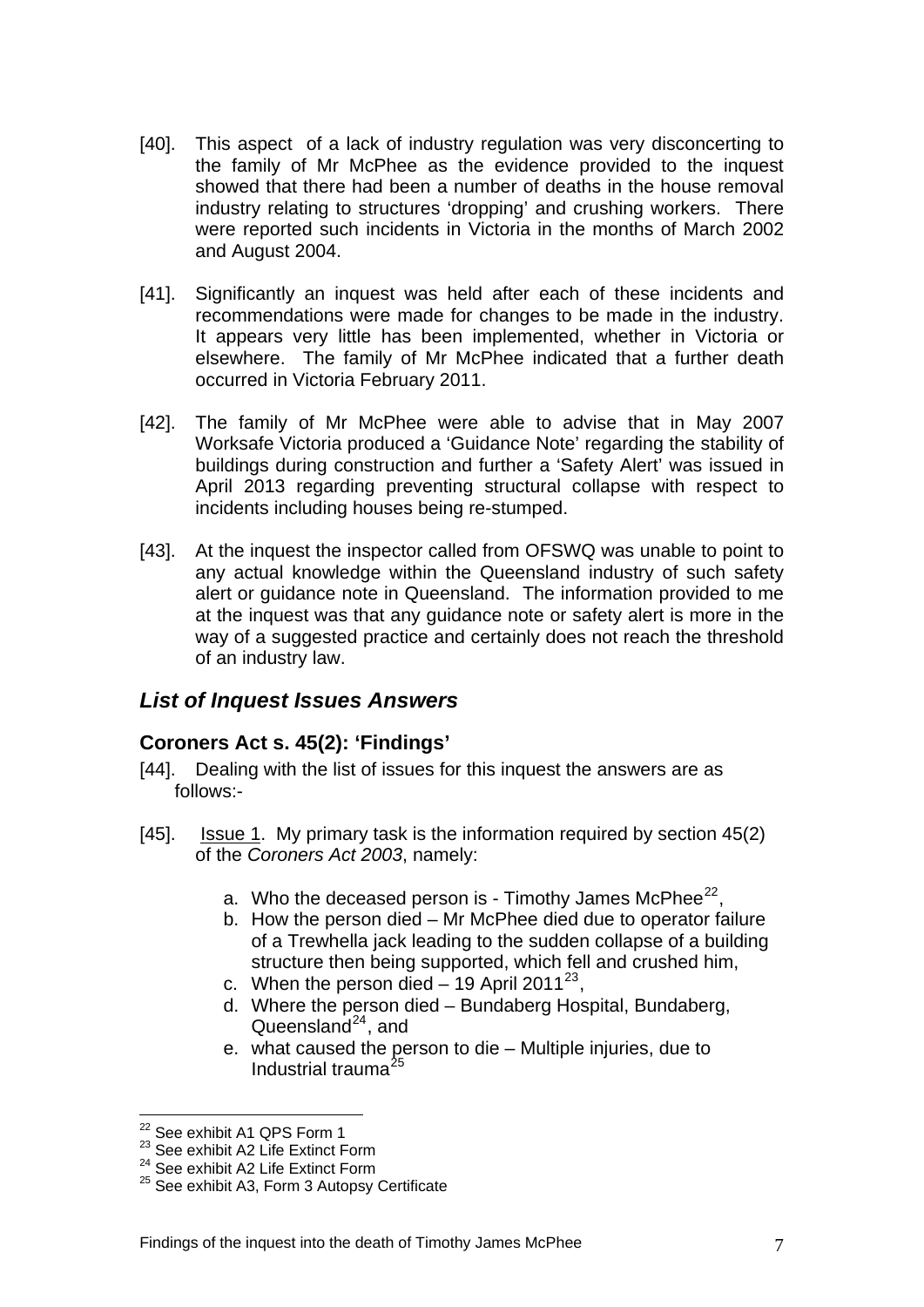- [46]. Issue 2. What caused the failure of the Trewhella jack engaged in the lowering of the building at the Bundaberg Airport on 19th April 2011?
- [47]. It is clear that the Trewhella jack did not itself fail, rather the failure associated with the jack during its lowering operation was simply operator error.
- [48]. The error by the operator was a failure to control the jack handle, in that the operators' hands slipped off the handle. There was also the failure to have a second person available to operate the jack's pawl to engage it into the ratchet when required.
- [49]. Issue 3. Were reasonable safety precautions taken to either prevent or limit the collapse of the building on 19th April 2011?
- [50]. Clearly reasonable safety precautions were not taken to either prevent or limit the collapse of the building. Mr Herbener did not follow the manufacturer's recommendation of having a second person operate the pawl, and he should have used two hands at all times to operate the jack's handle as it was under significant load.
- [51]. More importantly the Trewhella jack is an inappropriate jack to be used for the lowering process. Mr Herbener himself has recognised this fact and now only uses hydraulic jacks for any lowering under load. The Trewhella jack has no ability to use the pawl for lowering in a loaded operation because if the handle slips from the operator's control, as occurred here, the handle will simply spin wildly and the operator cannot put their hand through this spinning metal handle to engage the pawl.
- [52]. Significantly hydraulic jacks are lowered by turning a handle inserted into the jack to operate a valve. This allows the operator to control the lowering speed. There is no particular pressure on the handle (as opposed to the Trewhella jack) and it is a twisting operation which can even be done at an extended distance<sup>[26](#page-7-2)</sup>. This will be explored further under the section 46 Coroners Comments.
- [53]. Issue 4. What improvements (if any) could be made to the system of work in place at Mr McPhee's workplace at Bundaberg Airport on 19th April 2011, with a view to preventing deaths in similar circumstances in the future?
- [54]. This is dealt with below under the section 46 Coroners Comments heading.

<span id="page-8-0"></span><sup>1</sup> <sup>26</sup> Mr Herbener and Mr McMullen confirmed this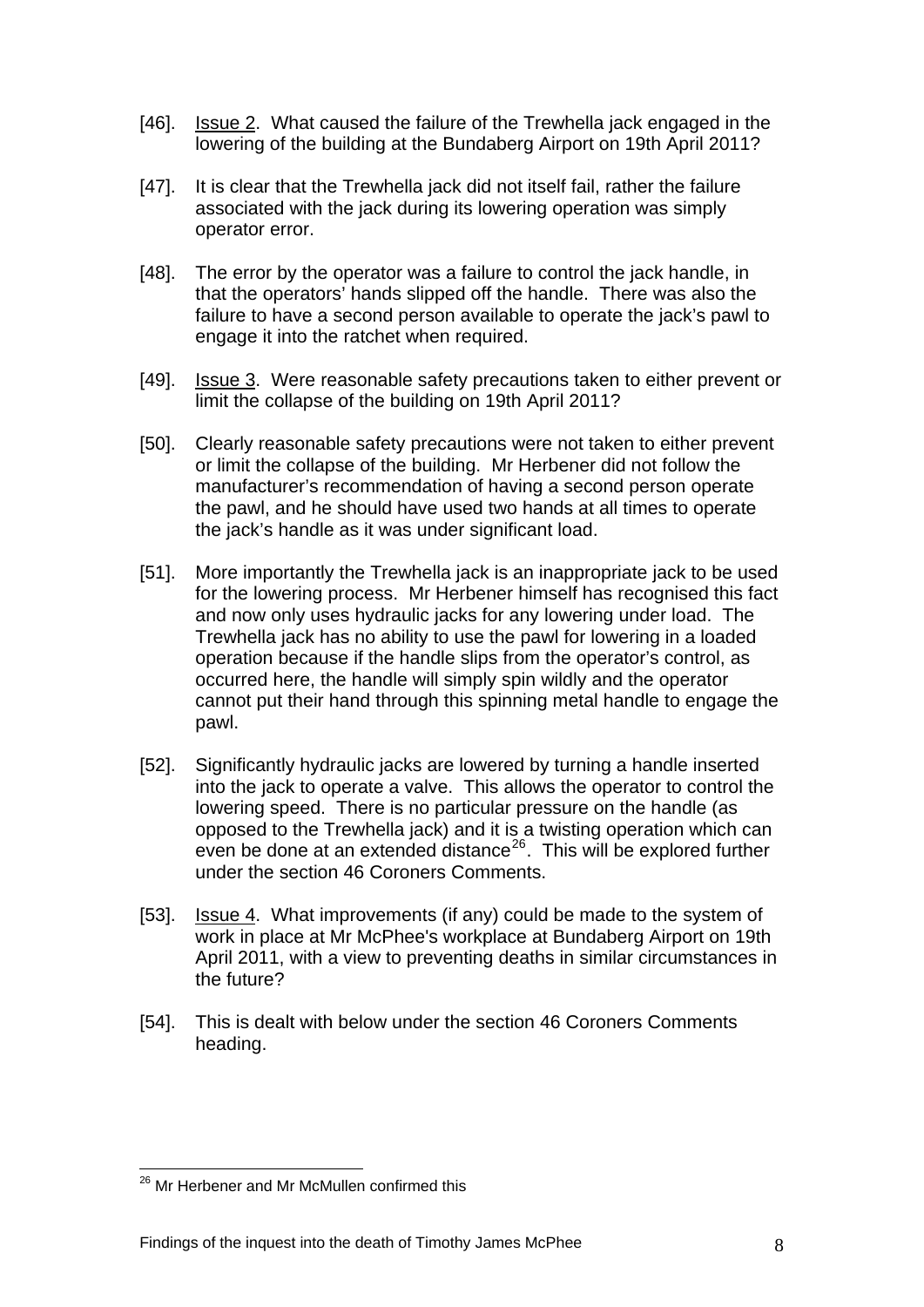# *Coroners Act s. 46: 'Coroners Comments' (Recommendations)*

- [55]. This incident does provide the opportunity to recommend important improvements aimed at reducing the risk to workers in similar operations.
- [56]. The present situation is that there is simply no Queensland regulations, guidelines, or industry accepted practices uniformly used throughout the house restumping, house relocation or house raising/lowering industry $^{27}$  $^{27}$  $^{27}$ .
- [57]. Evidence presented to the inquest was that there are no enforceable regulations Australia wide, and the best that could be identified that there was only one Guideline and one Safety Alert issued in Victoria. In my opinion, with the deaths that have occurred in Victoria and the two coronial inquests<sup>[28](#page-9-0)</sup> which have occurred, it is very surprising that regulation of the industry practices has not yet occurred.
- [58]. The OFSWQ suggested that with the recent harmonisation of workplace laws across Australia meant that there would need to be consultation Australia wide before regulations or work practices could be implemented. What I wish to highlight to regulators is that Mr McPhee died on 19 April 2011, and the inquest occurred on 11 September 2013. In the nearly two years and five months which have passed there has been no change within the industry; not even so much as a Safety Alert has occurred in Queensland. That situation cannot be allowed to continue. Regulators must take appropriate action to implement laws to prevent deaths such as Mr McPhee's.
- [59]. With the limited information available at the inquest, which is only based on the opinions and work practices of persons in the Wide Bay area, what it did highlight was that there are readily available steps which can be implemented promptly, firstly to eliminate dangerous work practices<sup>[29](#page-9-1)</sup>, and secondly to implement safer work practices.
- [60]. At the inquest I was not presented with sufficient information to formulate what appropriate regulations, or work practices, should be. This is an area for regulators and industry to consult together.
- [61]. What I can recommend is that the regulatory authority commit to a review of the industry work practices in consultation with industry. They need to take submissions, prepare regulations, and most importantly then implement them. I appreciate this process will take time but it cannot be an endless timeframe. I envisage that 12 months

1

 $27$  evidence at the inquest was that there is a discrete difference between restumping and house removal. Both aspects of the one industry involve workers operating under a temporarily supported structure and so need to be considered together  $^{28}$  See paragraphs [40] and [41] above  $^{29}$  As to one such example Mr Herbener ceased using the Trewhella jack for house lowering

<span id="page-9-0"></span>

<span id="page-9-1"></span>immediately and now only uses hydraulic jacks for lowering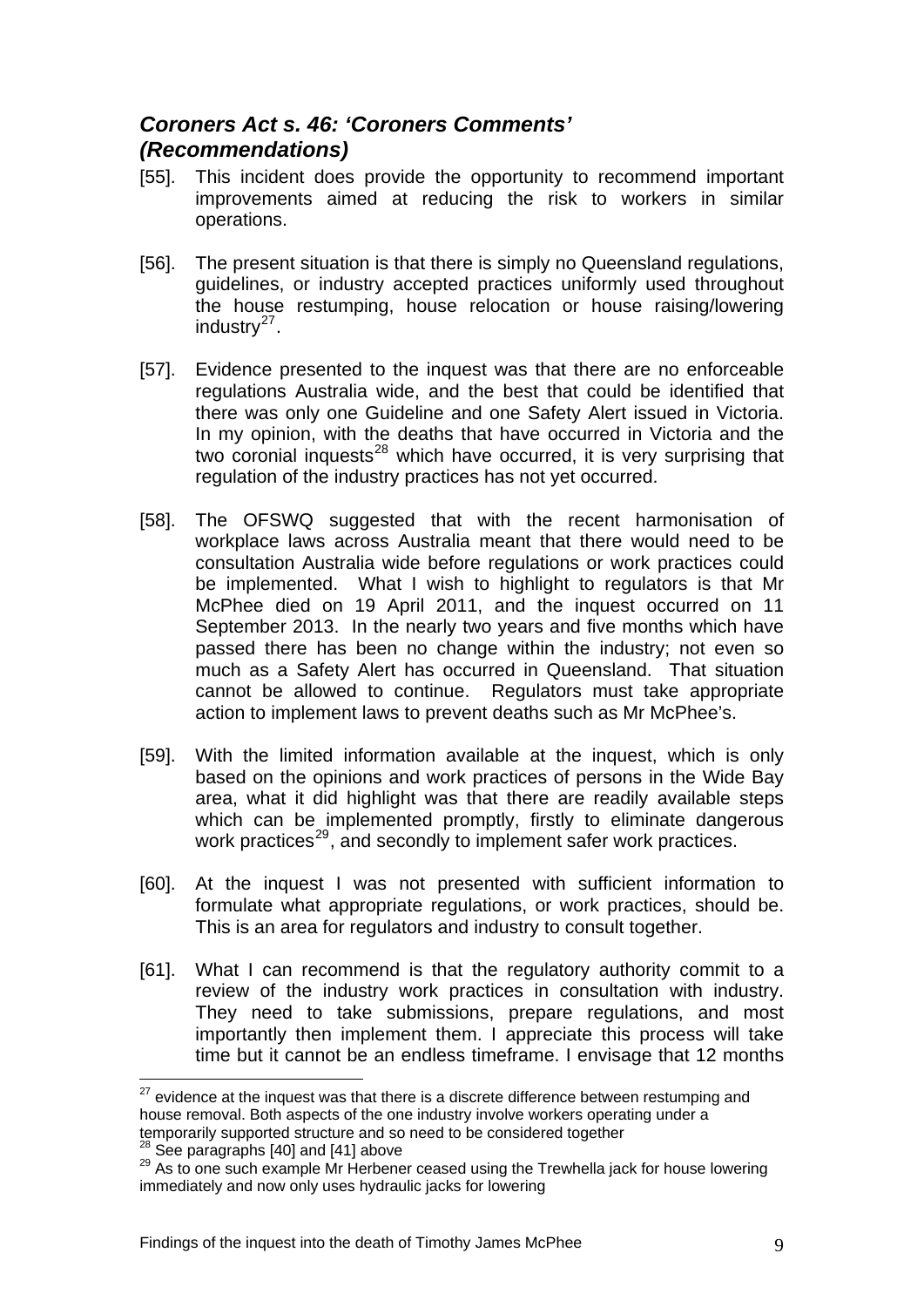is adequate time for initial consultation, preparation of regulations, consultative review, and then the implementation of regulations to occur.

- [62]. I would like to see regulations implemented by 1 October 2014. I appreciate that the regulations which may be implemented by that time may not be ideal, but they will be a vast improvement on the unregulated and varying industry practices presently operating in Queensland. No doubt after a period of time, with industry input, those regulations can be reviewed and refined. It is a simple matter to have a continuous improvement program in place but, in the plainest of terms, the talk must stop and the action must commence. At the inquest no party expressed any dissention with this approach. All agreed that the unregulated industry must have appropriate work practices implemented and doing this by regulations will assist in their enforcement.
- [63]. The regulations need to include, and focus attention upon, the discrete processes of raising and lowering of a building. It is on these occasions when the building is in motion which encompasses the times of greatest danger.
- [64]. The challenge is to obtain a useful cross-section of opinion, which could be examined by the regulatory authority, to lead to appropriate industry regulation. It is acknowledged that the house relocation, house removal/re-stumping/raising/lowering industry is largely operated by small businesses. Accordingly any regulations must be practical and cost-effective. Of note at the inquest was that even Mr Herbener, who appeared to me to favour a high level of fiscal responsibility, conceded that certain safety aspects could be implemented readily, and in a very cost-effective way, even though they would add some more time and expense to the house raising/lowering process. Importantly he also saw that these practices could be implemented very promptly without departing greatly from present work practices.
- [65]. Whilst it is a matter for the regulatory authority to review, what was able to be identified at inquest were the following safety steps.
- [66]. The safety sty concept is relatively affordable. It is not a "high-tech" alternative. It would necessarily involve costs in obtaining and cutting the 150 x 150 timbers required, and necessary time and labour in assembling/disassembling, and in transport. Against the possibility of loss of life, it seems a reasonable safeguard. Mr Herbener saw benefits with it, and did not consider it an unreasonable cost.
- [67]. There was no indication that there is anything preventing the possibility that the pig sties, including safety sty, themselves be positioned outside the alignments of the building in question. This will obviously require longer girders. It will still require safety sties under the building to reduce flex or other vertical movement in the girders. Engineering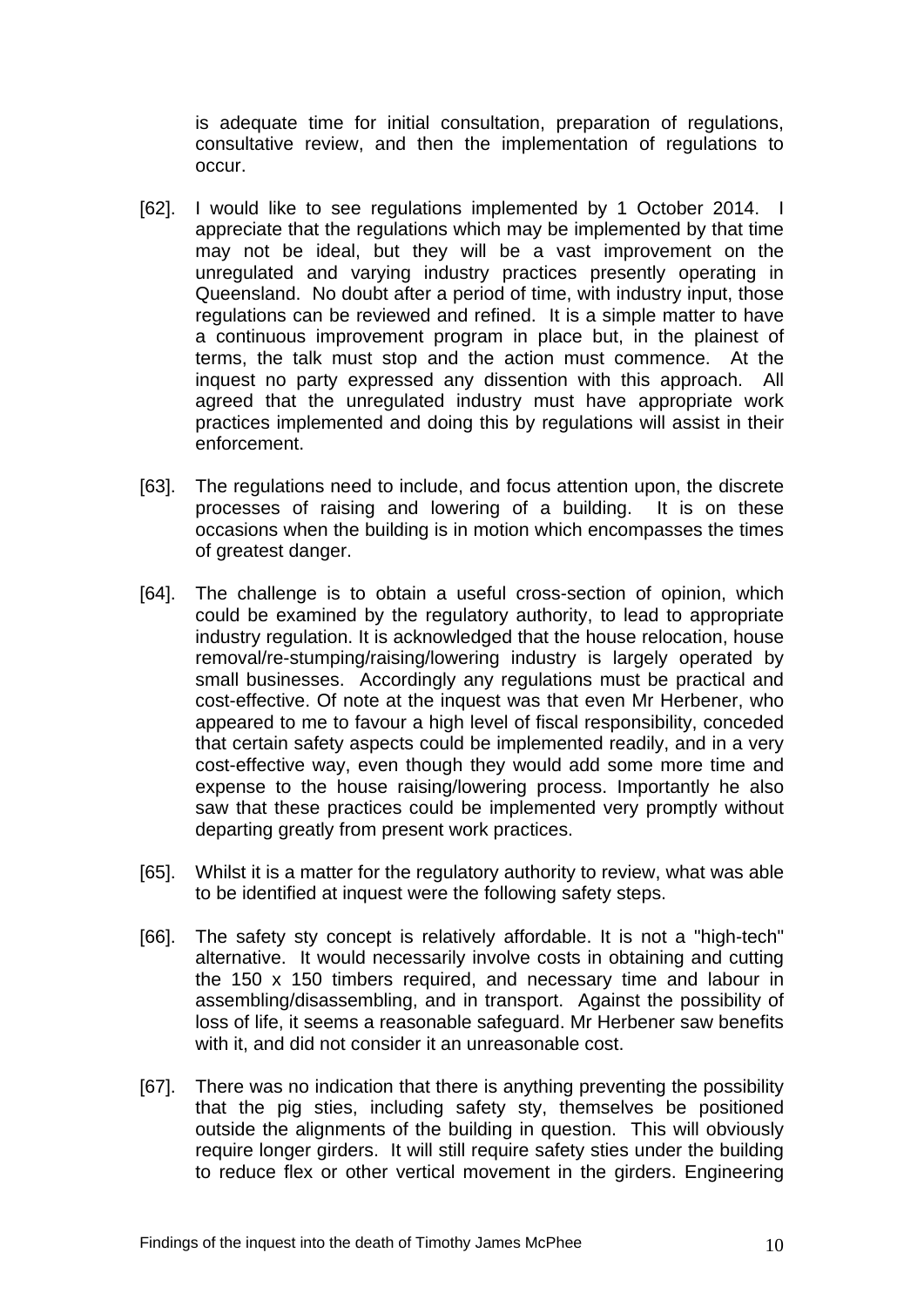advice would determine appropriate spacing. In such a case, the girder would necessarily protrude past the extremities of the building at every external pig sty.

- [68]. The Trewhella jack should simply not be used for the lowering of houses. Its design does not permit any level of appropriate safety when it is lowering under load. Where the load permits they may be a suitable jack for raising<sup>[30](#page-9-0)</sup>. Mr Herbener says he does still use the Trewhella jack in circumstances where he wishes to simply raise a corner of a house, such as for replacing a single stump, but it is only that corner of the house which is unsupported, the remainder of the house is supported on all of its other stumps.
- [69]. Hydraulic jacks, such as bottle jacks, should be used for raising and lowering. Hydraulic jacks have the important feature of being able to control their lowering rate by the controlled release of the hydraulic fluid within the jack. In addition the handle controlling the opening and closing of the release valve is not under any load. Clearly the valve could be a readily implemented 'restrictor valve' so that no matter how 'open' the operator releases the valve the restriction valve controls the lowering rate.
- [70]. Put at its most simple, it would appear obvious that to reduce the time workers spend under the house, particularly during times when the house is in motion by way of being lowered, or raised, will in and of itself, reduce risk to those workers.
- [71]. Appropriate training and qualifications of licensed personnel needs to be considered. At present it appears that one need only hold a Building Services Authority licence, presumably based upon a carpentry licence $31$ , to become a house removalist.
- [72]. The process of house removal/restumping/raising/lowering necessarily requires the knowledge of engineering principles involving static and dynamic loads. Clearly an appropriate formal education course would teach and train these skills to allow person to hold an appropriate qualification. Any industry review needs to look at how this can be implemented and whether it applies for all persons, or simply new applicants, with existing licensed persons having their licence 'grandfathered' exempting this educational requirement for a limited period (for example three years) to allow those existing licensed persons time to successfully complete the course or exit the industry.
- [73]. The regulatory authority will need to identify and determine the appropriate issues for review and regulation.

1

 $30$  And in this instance a 6t jack was being used, in conjunction with other jacks, for an estimated 25t load

<span id="page-11-0"></span><sup>&</sup>lt;sup>31</sup> in view of the qualification Mr Herbener had